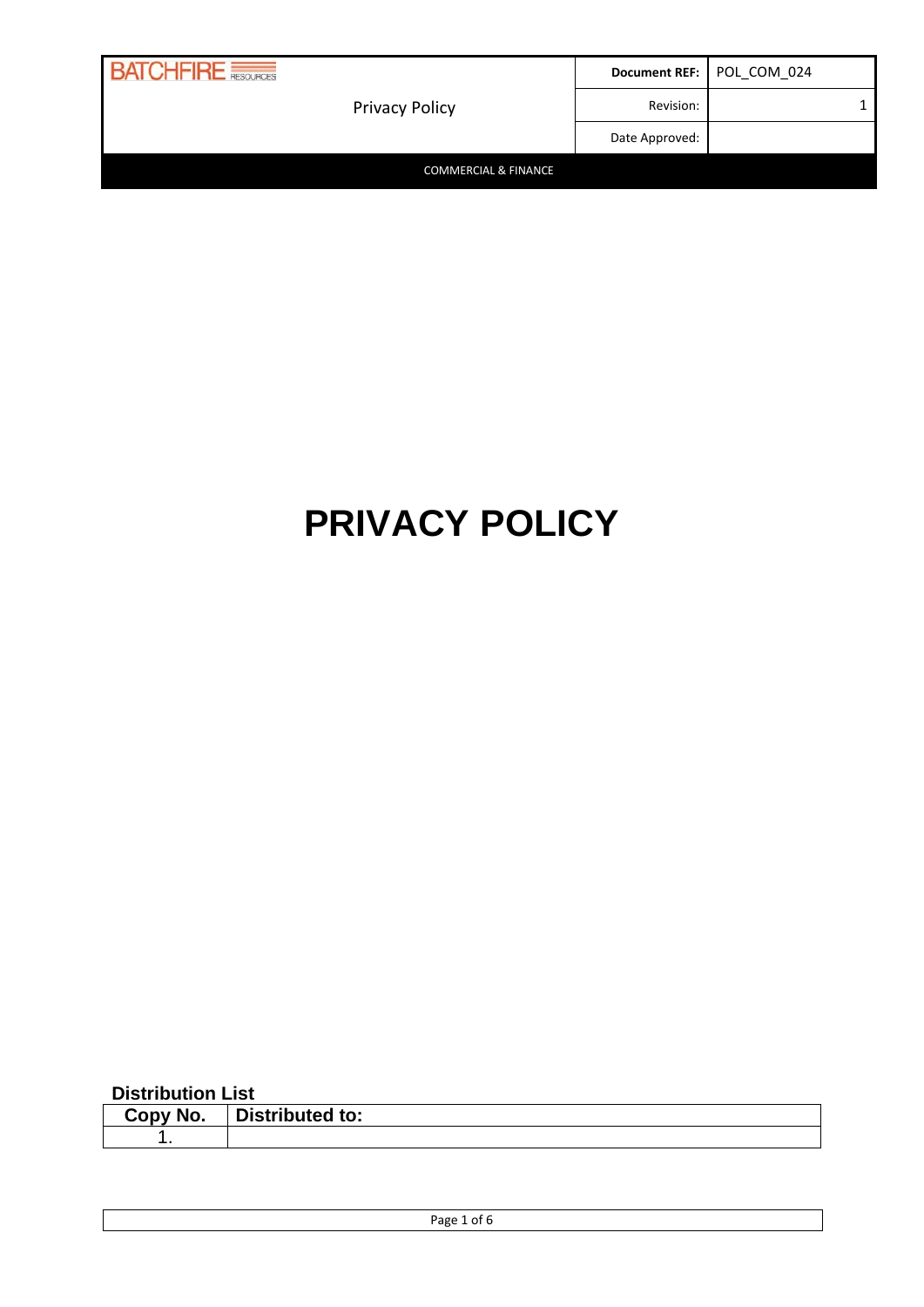| <b>BATCHFIRE</b>      |                | Document REF:   POL_COM_024 |  |
|-----------------------|----------------|-----------------------------|--|
| <b>Privacy Policy</b> | Revision:      |                             |  |
|                       | Date Approved: |                             |  |

#### COMMERCIAL & FINANCE

## **CONTENTS**

| 4. HOW THE COMPANY COLLECTS PERSONAL INFORMATION 4  |  |
|-----------------------------------------------------|--|
| 5. HOW THE COMPANY USES PERSONAL INFORMATION  4     |  |
| 6. ACCESSING AND CORRECTING PERSONAL INFORMATION  5 |  |
| 7. RETENTION AND DISPOSAL OF PERSONAL INFORMATION 5 |  |
|                                                     |  |
|                                                     |  |
|                                                     |  |
|                                                     |  |
|                                                     |  |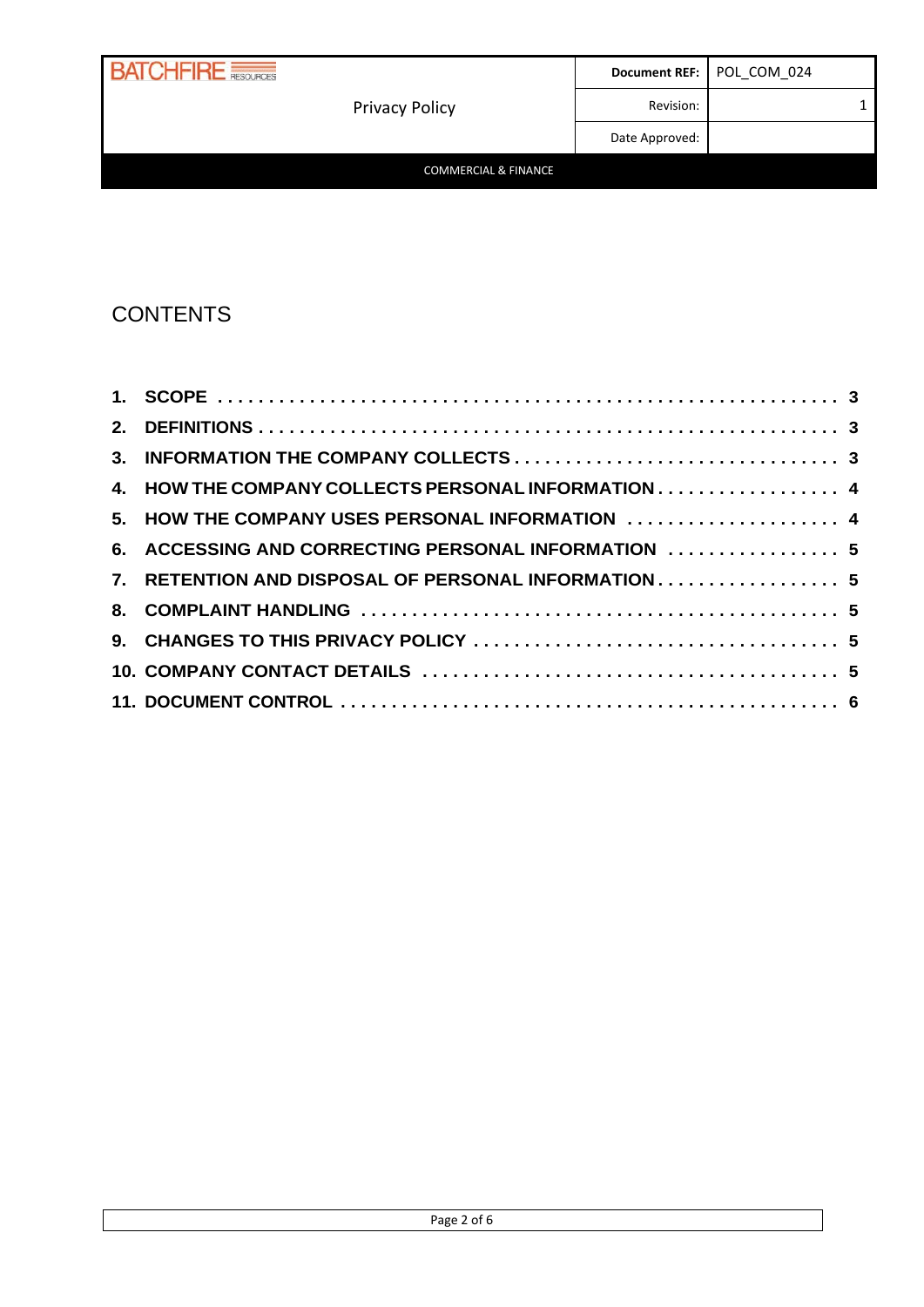| <b>RATCHFIRE</b>                | Document REF:  | POL COM 024 |  |
|---------------------------------|----------------|-------------|--|
| <b>Privacy Policy</b>           | Revision:      |             |  |
|                                 | Date Approved: |             |  |
| <b>COMMERCIAL &amp; FINANCE</b> |                |             |  |

#### <span id="page-2-0"></span>1. SCOPE

The Company recognises the importance of protecting the privacy of individuals. This privacy policy sets out how the Company complies with its obligations under the *Privacy Act* 1988 (Cth) (**Privacy Act**) in relation to its handling of the Personal Information of Employees, contractors and other individuals (such as members of the public).

The Company is bound by the Australian Privacy Principles in the Privacy Act which regulate how it may collect, use, disclose and store Personal Information and how individuals can access, and correct Personal Information the Company holds about them.

| Term                  | <b>Definition</b>                                                                                                                                     |
|-----------------------|-------------------------------------------------------------------------------------------------------------------------------------------------------|
| Company               | means Batchfire Resources Pty Ltd ACN 607 340 189 and its Related<br>Bodies Corporate, as that term is defined in the Corporations Act<br>2001 (Cth). |
| Employee              | means a person who works under a contract of employment with the<br>Company.                                                                          |
| Personal Information  | has the same meaning as set out in section 6 of the Privacy Act, as<br>amended or replaced from time to time.                                         |
| Sensitive Information | has the same meaning as set out in section 6 of the Privacy Act, as<br>amended or replaced from time to time.                                         |

#### <span id="page-2-1"></span>2. DEFINITIONS

### <span id="page-2-2"></span>3. INFORMATION THE COMPANY COLLECTS

The Company will only collect Personal Information that is reasonably necessary for one or more of its functions or activities. The Company collects personal information from Employees, customers, contractors, suppliers, service providers, and other parties that interact with the Company.

The types of Personal Information the Company may collect includes:

- a) contact details such as names, organisation name, addresses, email addresses, and telephone numbers;
- b) details about Employees, contractors, and job applicants such as date of birth, driver's licence, tax file number, evidence of right to work in Australia, resume, educational qualifications, employment history, next of kin details and other employment and contractor related information;
- c) other employment related information as applicable/allowable by legislation;
- d) financial information such as bank details;
- e) certain health and medical information under applicable safety and health legislation;
- f) details about an individual's visit to a Company site, including time and date of visit;
- g) when accessing the Company website, IP address information, the browser used, date and time of visit, location data, pages viewed, and other website related information.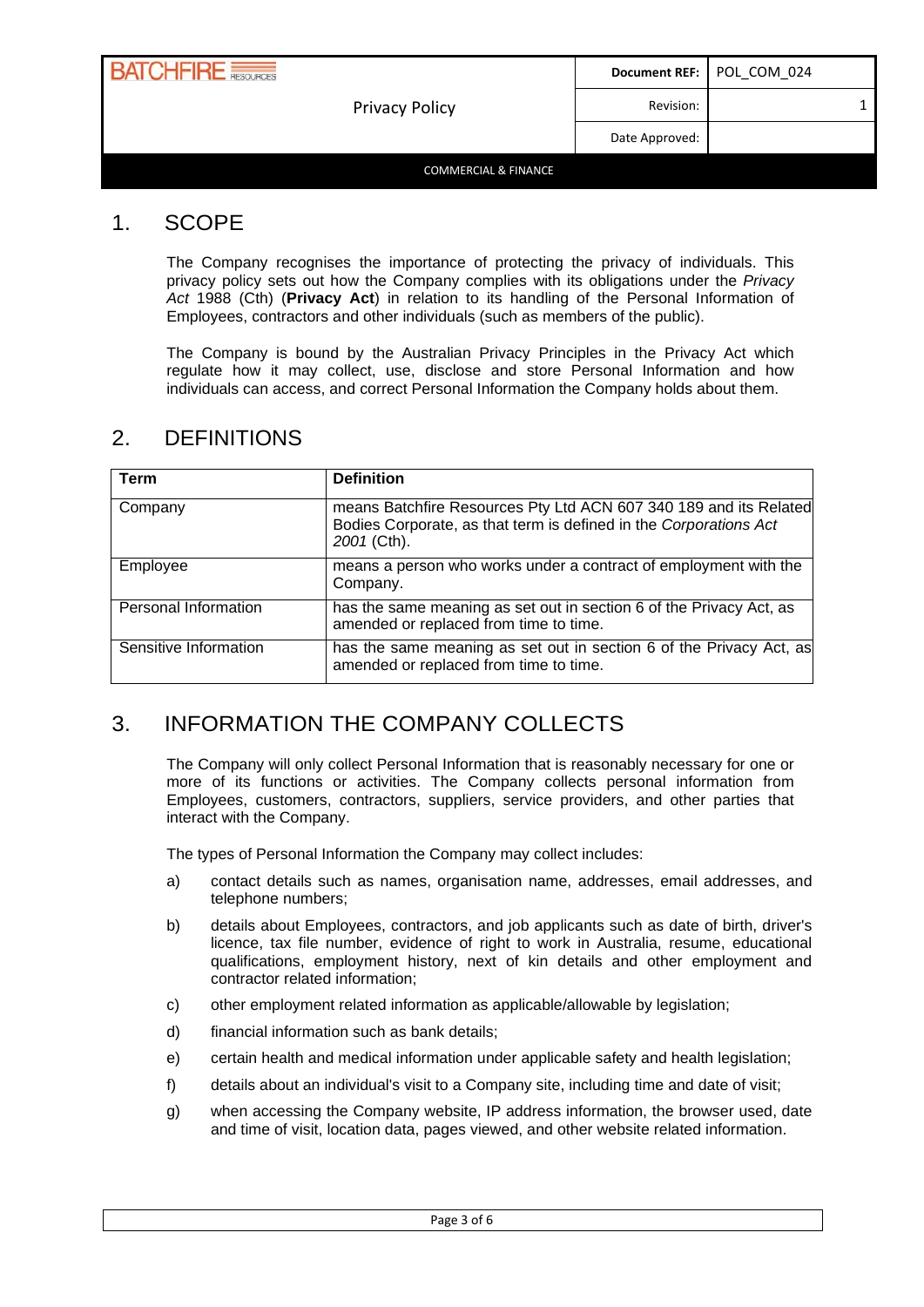

#### <span id="page-3-0"></span>4. HOW THE COMPANY COLLECTS PERSONAL INFORMATION

The Company will normally collect Personal Information about an individual directly from the individual. The Company will sometimes collect Personal Information from third parties including where the individual consents to the collection, the Company is authorised by an Australian law or court/tribunal to collect the information, or it is unreasonable or impracticable to collect the information directly from the individual.

The Company may collect and handle your Sensitive Information, for example, when you attend any premises of the Company and answer any questions related to your health and wellbeing. The Company will not collect Sensitive Information unless it has the individual's consent or the Company is otherwise permitted by law to do so.

The Company takes reasonable steps to protect the Personal Information it collects from misuse, interference, loss and unauthorised access. The Company restricts access to Personal Information to authorised personnel and this information is also protected under its computer and data security procedures.

### <span id="page-3-1"></span>5. HOW THE COMPANY USES PERSONAL INFORMATION

The Company will only use and disclose the Personal Information of an individual for the primary and related purposes for which the information was collected, unless the individual has provided their consent, or the Company is required or authorised by law. The Company may share Personal Information with its related bodies corporate, and service providers including IT service providers and recruiters. The purpose for which the Company collects, holds, uses and discloses Personal Information include:

- a) providing and improving the Company's goods and services;
- b) procuring goods and services from suppliers;
- c) managing relationships with Employees, customers, contractors, suppliers, service providers, and other parties;
- d) keeping individuals up to date about Company news and events;
- e) assessing an individual's suitability for employment or contractor services with the Company;
- f) purposes related to employment or the provision of contractor services;
- g) responding to an individual's' enquiry or request for information;
- h) resolving acomplaint;
- i) investigating health and safety or other incidents;
- j) providing training; and
- k) other purposes permitted or required by law or any public health order.

If an individual chooses to not provide their personal information to the Company, the Company may not be able to carry out the above functions with respect to that individual.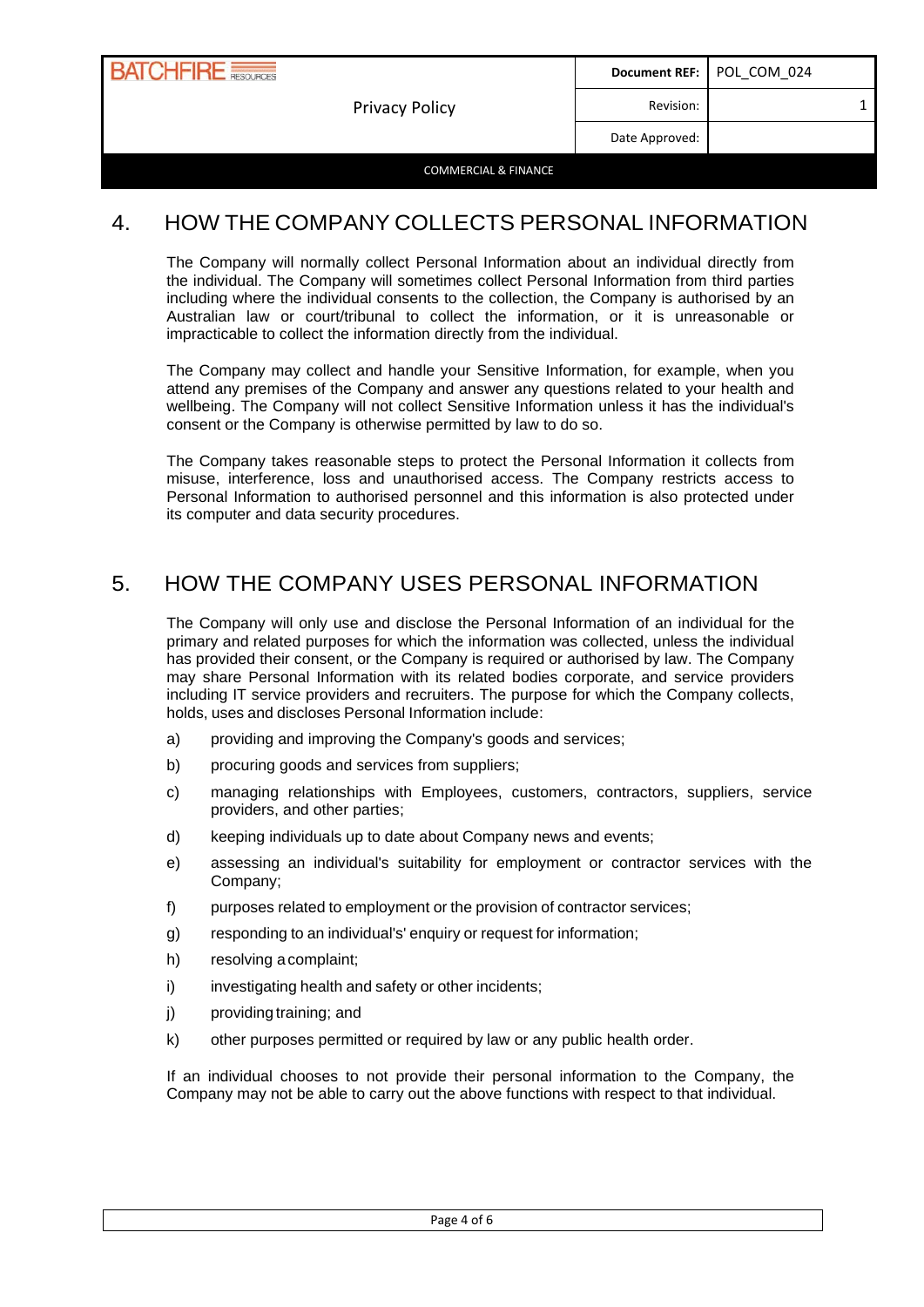

#### <span id="page-4-0"></span>6. ACCESSING AND CORRECTING PERSONAL INFORMATION

An individual may request access to or request a change to their Personal Information held by the Company by contacting the Company on the details provided in clause [10.](#page-4-4)

If the Privacy Act or other relevant law prevents the Company from providing the individual with access or from making the change, the Company will let the individual know the reasons in writing.

## <span id="page-4-1"></span>7. RETENTION AND DISPOSAL OF PERSONAL INFORMATION

The Company takes reasonable steps to securely destroy or de-identify Personal Information where it is no longer needed for the purpose for which the Company collected it (and the Company is not required by law to retain the information).

#### <span id="page-4-2"></span>8. COMPLAINT HANDLING

An individual can make a privacy related complaint by writing to the Company on the contact details listed in clause [10.](#page-4-4)

The Company takes all privacy complaints seriously and will investigate and respond to any complaint within 30 days unless it is unreasonable to do so in the circumstances.

If an individual is concerned about how the Company has responded, a complaint can be made to the Office of the Australian Information Commissioner by email to [enquiries@oaic.gov.au](mailto:enquiries@oaic.gov.au), by mail to GPO Box 5218, Sydney NSW 2001, or other means as set out at <https://www.oaic.gov.au/>.

### <span id="page-4-3"></span>9. CHANGES TO THIS PRIVACY POLICY

The Company may update this privacy policy from time to time. The Company reserves the right to change this privacy policy at any time.

### <span id="page-4-4"></span>10. COMPANY CONTACT DETAILS

Any questions, concerns or complaints related to this Privacy Policy should be directed in writing to the Finance and Commercial Manager, Brisbane Corporate Office at PO Box 144, Biloela QLD 4715 Australia or by fax to +61 07 4845 1514.